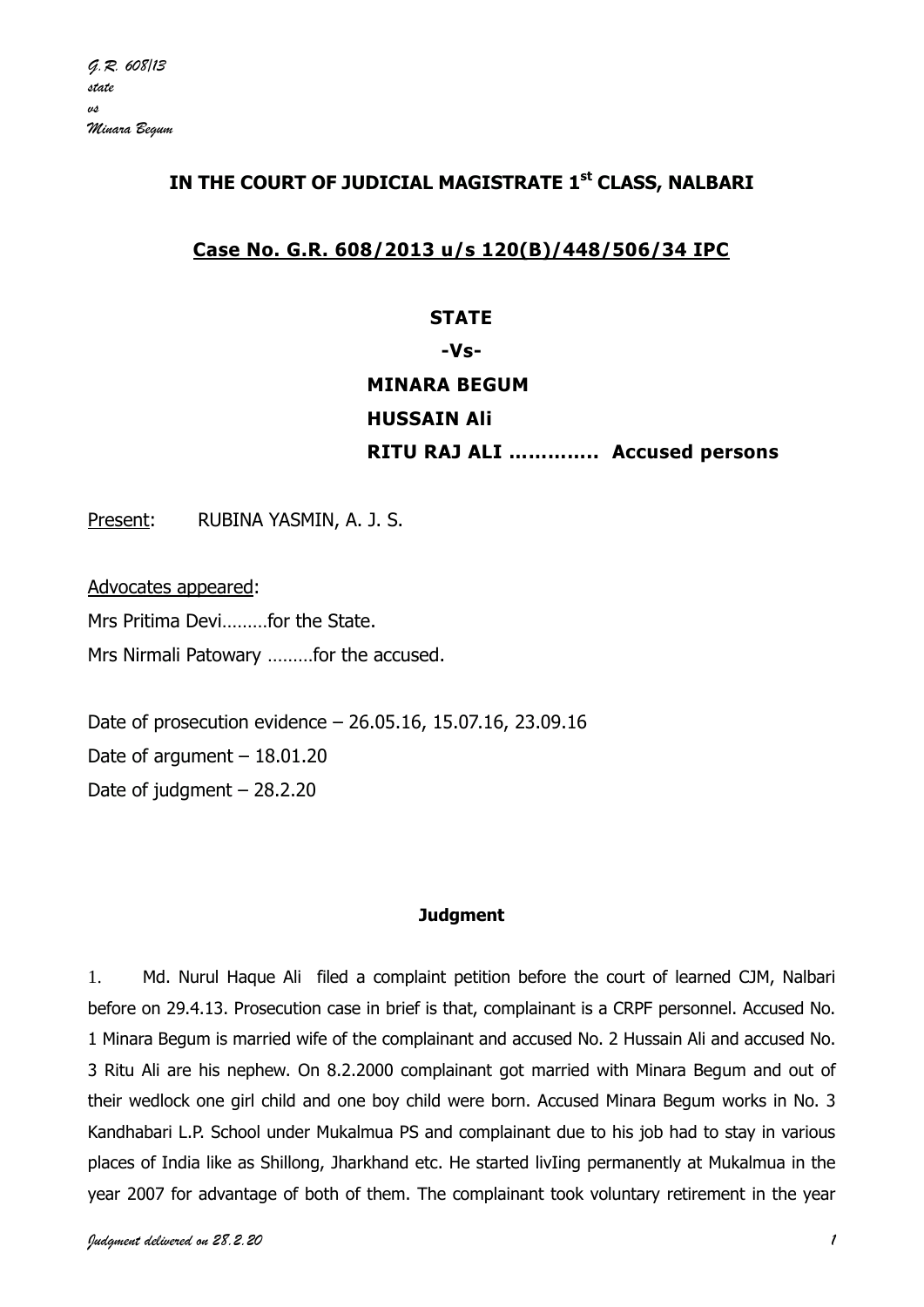2007 for the interference of accused Minara Begum and her family. And at the time of retirement he got Rs. 10,000,00/- in the year 2012. Accused Minara Begum on the provocation of her family demanded the said amount to give to accused person Hussain Ali and Ritu Ali for their job. Accused Minara Begum pressurized the complainant to give the amount and when the complainant refused, Minara Begum started to quarrel with the informant. On 23.4.13 accused Minara Begum called accused Hussain Ali and Ritu Ali over phone in the afternoon and after having dinner accused Minar Ali and Ritu Ali threatened the complainant to give money and forced him to sign in the withdrawal form. The complainant spent the whole night in the outside. Next day when he entered into his house, accused Ritu Ali chased with a 'dao' and tried to kill him. Accused Minar Ali and Ritu Ali attacked the complainant and somehow he escaped from the place of occurrence. Now he is taking shelter in his old house at Bihdiya. Accused persons snatched away cash amount 70,000/-, gold ornaments, pension book , insurance documents amounting to Rs. 5,000,00/-. he further stated that complainant's thumb finger was cut due to the blow of dao given by the accused person Hussain Ali. Hence, the ejahar.

2. On receipt of the complaint, same was forwarded to Mukalmua P.S. for registering a case and Mukalmua after receipt of the complaint registered the same as Mukalmua P.S. case No. 104/13 u/s 120(B)/448/326/307/454/506/34 IPC and investigated the matter. On completion of investigation, police filed charge sheet against the accused persons Minara Begum, Hussain Ali and Ritu Raj Ali u/s 120(B)/448/506/34 IPC.

3. During trial, accused persons were allowed to go on bail by learned. Relevant documents of the accused were furnished to them u/s 207 Cr.P.C. Upon perusal of materials on record and after hearing both sides, sufficient materials were found against the accused persons u/s 120(B)/448/506 IPC and accordingly offences were read over and explained to the accused persons by my learned Predecessor.

4. Prosecution in support of the case examined 4(four) witnesses. Defence side did not examine any witness in support of their claim. Statement of the accused person is recorded u/s 313 of Cr.P.C. Defence case is of total denial. Defence declined to adduce evidence on his behalf.

5. I have heard argument of both sides.

#### **POINTS FOR DETERMINATION**

6. Upon hearing and perusal of the record, I have framed the following points for determination:

Whether the accused persons on 24.04.13 in furtherance of their common intention agreed to do an illegal act and thereby committed an offence punishable u/s 120(B)IPC?

Whether the accused persons on 24.4.13 in furtherance of their common intention committed house trespass of the informant and thereby committed an offence punishable u/s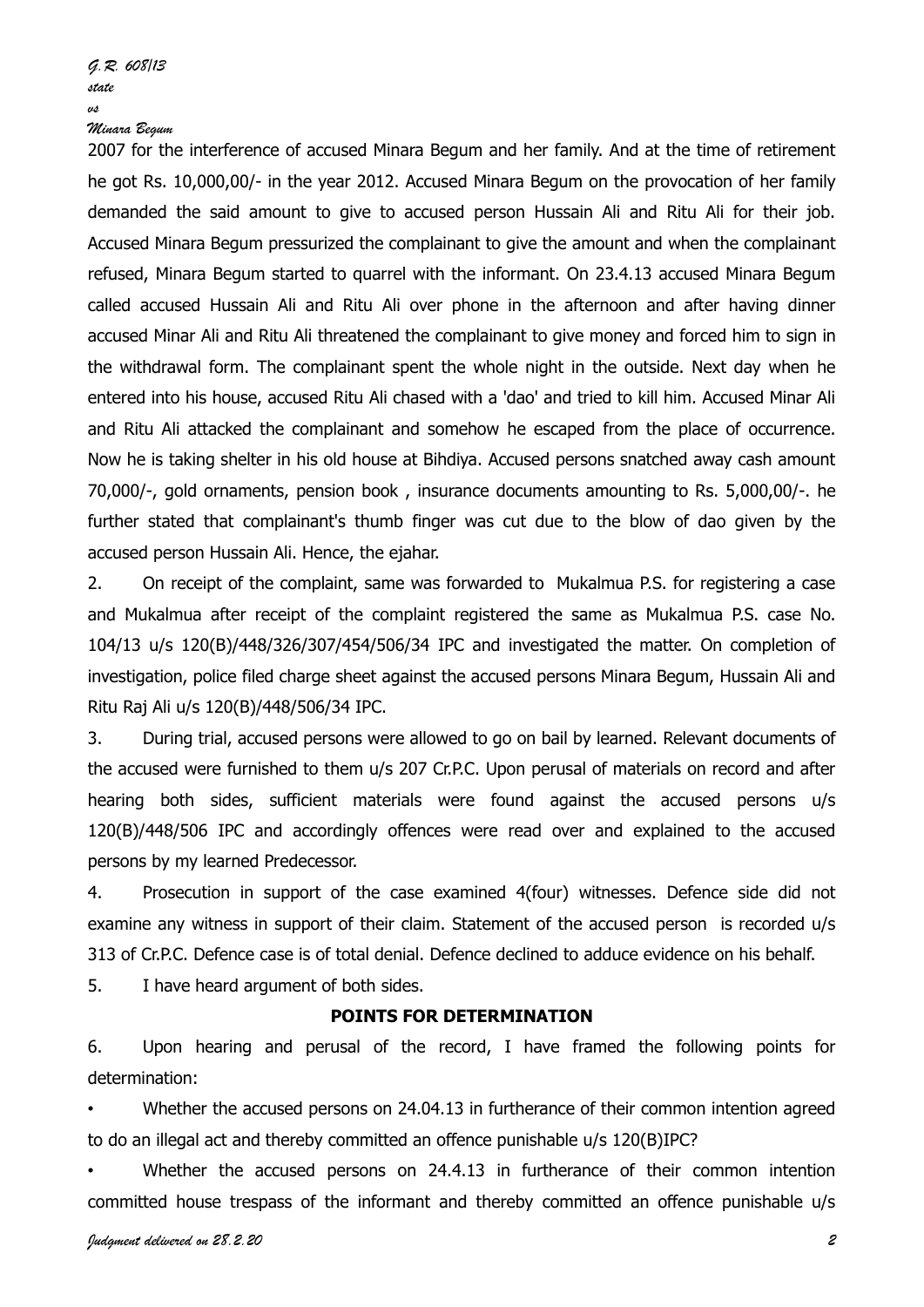Whether the accused persons on same date in furtherance of their common intention criminally intimidated the informant and thereby committed an offence punishable u/s 506/34 IPC?

#### **DISCUSSION, DECISION AND REASONS THEREOF:**

7. I have carefully gone through the entire evidence on record and materials placed before me.

8. Pw 1 Manit Ahmed stated in his evidence that he knows Nurul Haque who is his uncle. He also knows Minara who is his aunt. The incident took place on 24.4.13. He went to his uncle's house. When he reached courtyard saw that Minara's brother Hussain was chasing his uncle. Blood oozed out of his nose. He stated that Hussain got injury on getting hit with the bamboo. He took Hussain to medical. He has not seen what was happened with uncle. Later he came to know that Hussain Ali and Ritu Ali beat his uncle.

9. During cross examination, Pw 1 stated that his house is at 9 km distance from his uncle's house. He does not know at present where his aunt lives. Now she does not stay with uncle. He heard that she stays at her parental house. Incident took place at around 8-9 am. Accused's house is 6 km from uncle's house. Police interrogated him. He admitted that he took Hussain Ali to medical.

10. Pw 2 Nurul Haque Ali, who is informant of this case, deposed in his evidence that he lodged the ejahar. He knows accused persons. He lodged the case against his wife and her family. The incident took place 3 ½ years ago at around 9 am. He got retirement benefit about Rs. 10,000,00/-. They demanded Rs. 3,000,00/-. On 24.4.13 he wanted rupees for buying gas cylinder but his wife did not pay. She kept her brothers inside the house. Minara asked her brothers to assault him. Hussain strike him with knife. He saved his wife by escaping. Thereafter, he lodged the case through the court. Ext. 1 is his ejahar. Ext. 1(1) 1(2) & 1(3) are his signatures.

11. During cross examination, Pw 1 stated that he lodged case against his wife, brotherin-law and nephew. The quarrel took place at his own house. He admitted that he did not lodge case up to 5 days of the incident. He lodged case before court after five days. Accused persons also lodged case against him within these five days. They lodged case alleging that he has stabbed Hussain Ali on his neck. He was in jail for this case. His neighbour Nurun Begum, Senapati, Well Choudhury and Khaibar came to the spot and saw the incident. He admitted that he has not submitted medical report. He gave statement to the police after 15-20 day. Police interrogated him at police station. He aditted that he has not stated to police that he got Rs. 10,000,00/- on his retirement and they demanded Rs. 3,000,00/-. He has not stated to police that his wife engaged her brothers to beat him.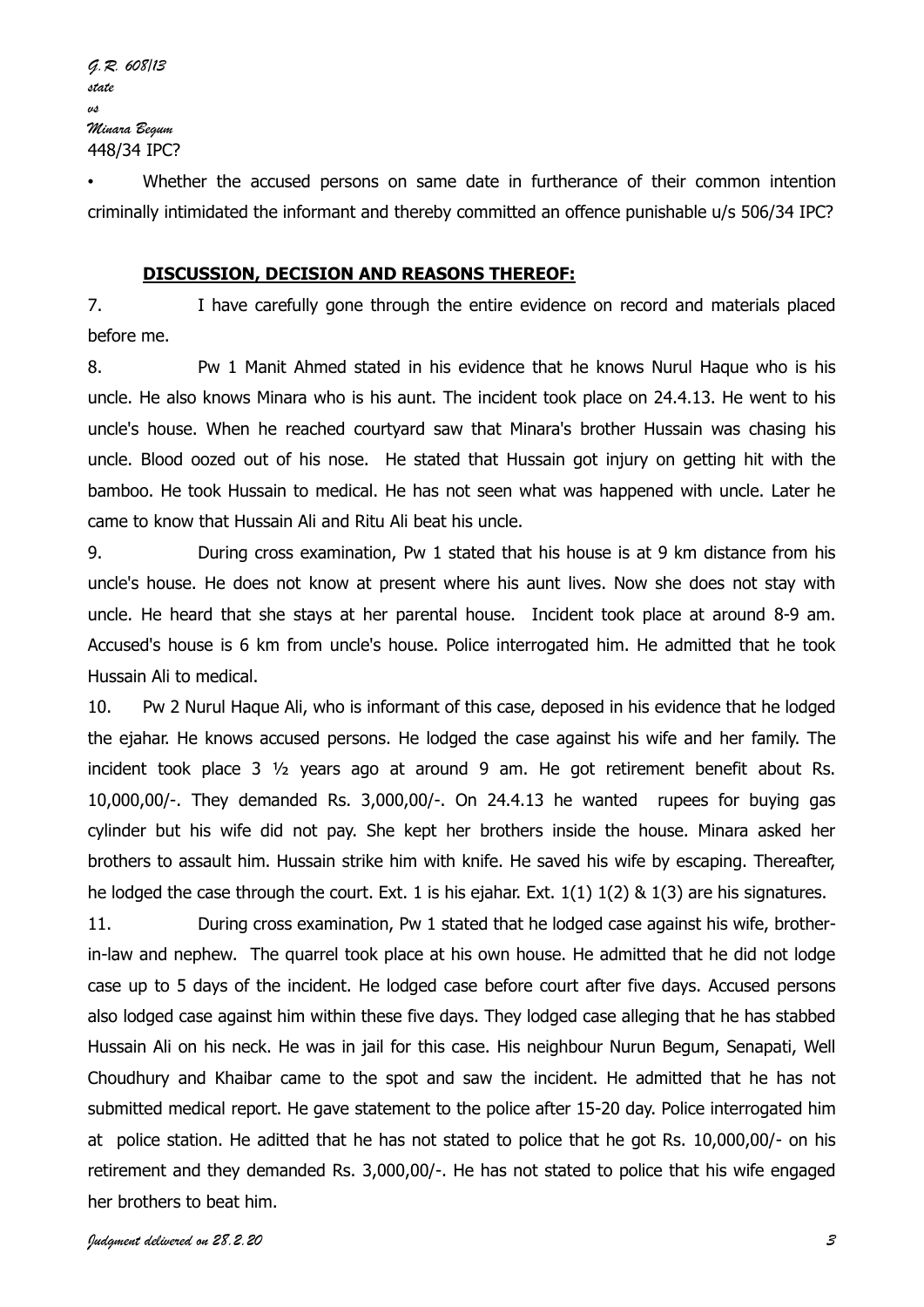12. Pw 3 Nur Mahammad Ali deposed in his evidence that informant is his nephew. He knows the accused persons. He was told that incident took place on 23.4.13. Nurul Haque informed him over phone that he was threatened by the accused. He came on 24th and saw that accused persons were pushing and pulling with Nurul. He has not seen anything else. He does not know what happened.

13. During cross examination, Pw 3 stated that his house is at 12 km distance. He got information on the previous day. Nurul's wife lodged case against him.

14. Pw 4 Sahenshah Ali stated in his evidence that he knows Nurul Haque who is from same village. He also knows the accused persons. Incident took place 3 years ago. He has not seen anything after reached there. He heard that quarrel took place between Nurul, Hussain and Ritu. He does not know why the quarrel took place. He heard that Hussain pressed on Nurul's neck and gagged him. He does not know why the quarrel took place.

15. During cross examination, Pw 4 stated that his house at 15 km distance. Nurul is his uncle.

16. Now on perusal of the entire evidence on record the gist of prosecution story sums up as accused person assaulted the informant as the latter denied to fulfil their demand of Rs 30000/ which he recieved at the time of his retirement. Informant who is examined as Pw 2 in his ejahar stated that on the date of occurrence when he was attacked by the accused persons his nephew Minat Ahmed came for his rescue. On perusal of the evidence of Minat Ahmed as Pw 1 it reveals that he has stated when he reached informant's home he saw Hussain Ali was chasing him. Furthe he stated that he saw blood oozing out of his nose. But Pw 2 has not stated that he got cut in his nose. He only stated that accused had given him a cut with knife. Moreover he stated in his ejahar that he got cut in his thumb finger. Thus the statement of Pw 1 does not corroborate with that of Pw 2 and also the ejahar. Moroever, there is no medical report furnished by the informant. Pw 3 stated that only altercation took place between them and that he has not seen anything else. Thus evidence of PW 3 is completely hearsay. Pw 4 stated that when he came to the Po he saw accused person pulling informant. But Pw 2 has not stated that Pw 4 was present at the time of occurrence. Rather he stated one Nurun Begum, Senapati, Well Choudhury has seen the occurrence but none of them have been made a witness to the case.

17. Over and above there has been unexplained delay of 5 days in filing the ejahar. Pw 2 further admitted that within that 5 days accused persons has also filed a case against him and that he was in jail with regard to the said case. This raises a doubt to the prosecution case specially when the prosection story is not established otherwise.

18. Situated thus, I am of the considered opinion that prosecution has failed to prove the guilt of the accused beyond reasonable doubt and accordingly, accused Minara Begum, Hussain Ali and Rituraj Ali are not found guilty of offence punishable u/s 120(B)/448/506/34 IPC. Hence, They are